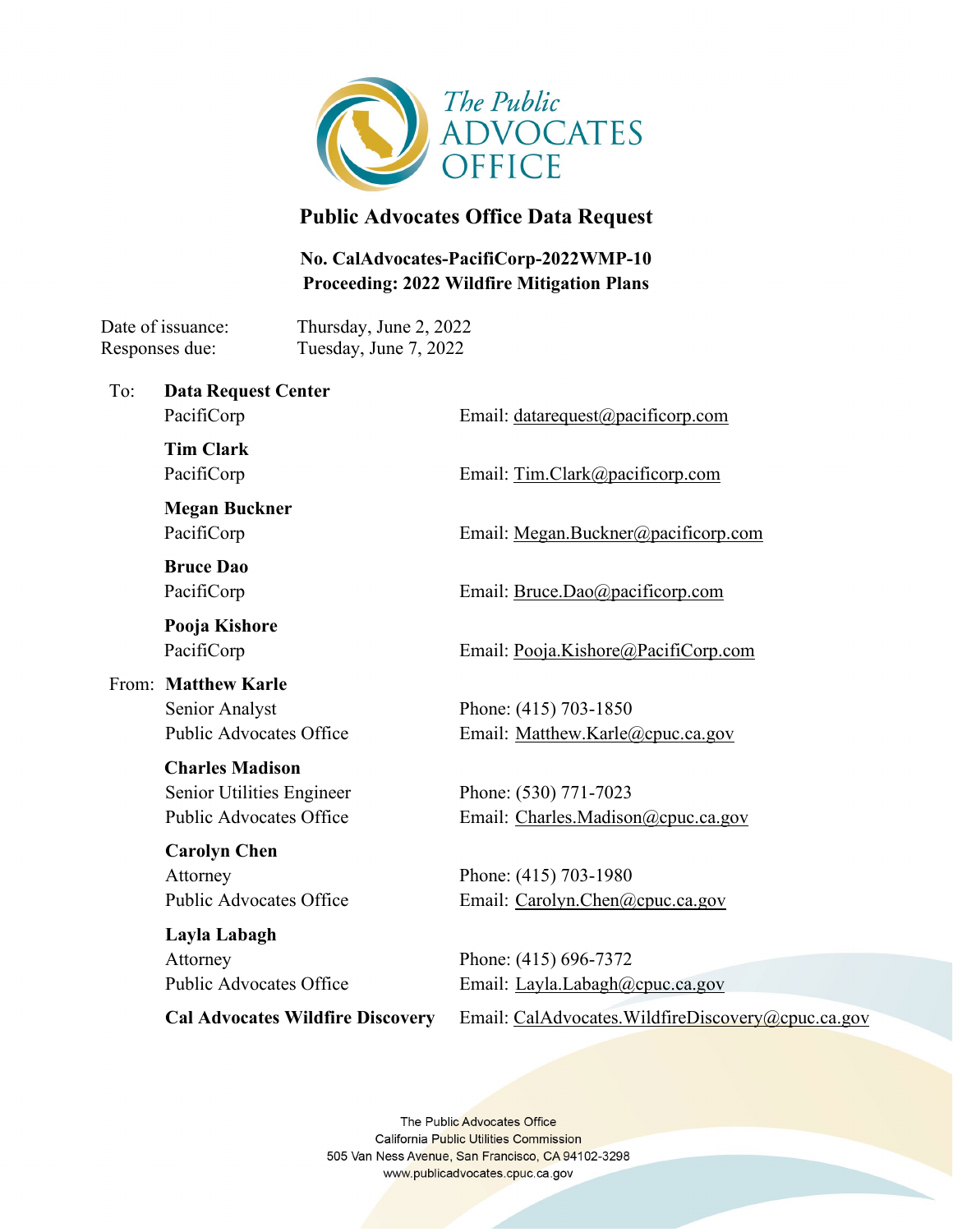### **INSTRUCTIONS**

You are instructed to answer the following Data Request in the aforementioned proceeding, with written, accurate responses pursuant to Public Utilities Code §§ 309.5(e) and 314, Rule 1.1 of the California Public Utilities Commission's (CPUC) Rules of Practice and Procedure, and the Office of Energy Infrastructure Safety's guidelines for Wildfire Mitigation Plan (WMP) discovery.<sup>[1](#page-1-0)</sup>

Restate the text of each data request question prior to providing the response. Provide the name and title of the responding individual (i.e., the person responsible for the content of your answer) for each data request question. If the responding individual is not your employee, please provide their name, title, and employer, as well as the name and title of your employee who is directly responsible for the work of the responding individual.

Please send your responses and inquiries to the originators of this data request (that is, the Public Advocates Office employees and attorneys listed on the cover page), with copies to the following representatives of the Public Advocates Office:

- 1. [CalAdvocates.WildfireDiscovery@cpuc.ca.gov](mailto:CalAdvocates.WildfireDiscovery@cpuc.ca.gov)
- 2. [Henry.Burton@cpuc.ca.gov](mailto:Henry.Burton@cpuc.ca.gov)
- 3. [Natalie.Monroe@cpuc.ca.gov](mailto:Natalie.Monroe@cpuc.ca.gov)
- 4. [Amanda.Asadi@cpuc.ca.gov](mailto:Amanda.Asadi@cpuc.ca.gov)
- 5. Justin.Hagler@cpuc.ca.gov

**Requests for Clarification:** If a request, definition, or an instruction, is unclear, please notify the originators in writing as soon as feasible, including a specific description of what you find unclear and why. If possible, please provide a proposal for resolving the issue. In any event, unless directed otherwise by the originators, answer the request to the fullest extent possible, explain why you are unable to answer in full, and describe the limitations of your response.

**Incomplete responses:** If you are unable to answer a question completely, accurately, and with the specificity requested, notify the originators as soon as possible. If possible, please provide a proposal for resolving the issue. In your written response to the question, explain why you are unable to answer in full and describe the limitations of your response.

**Timing of responses:** Please respond to each question as soon as your complete response to that specific question is available, and no later than the due date listed on the cover sheet.

**Deadline extension requests:** If you are unable to provide a complete response to each question by the due date noted on the cover page, contact the originators in writing to request a deadline

<span id="page-1-0"></span><sup>1</sup> Office of Energy Infrastructure Safety, *Final 2022 Wildfire Mitigation Plan (WMP) Update Guidelines*, December 15, 2021. See Attachment 5: Guidelines for Submission and Review of 2022 Wildfire Mitigation Plan Updates, pp. 10-11.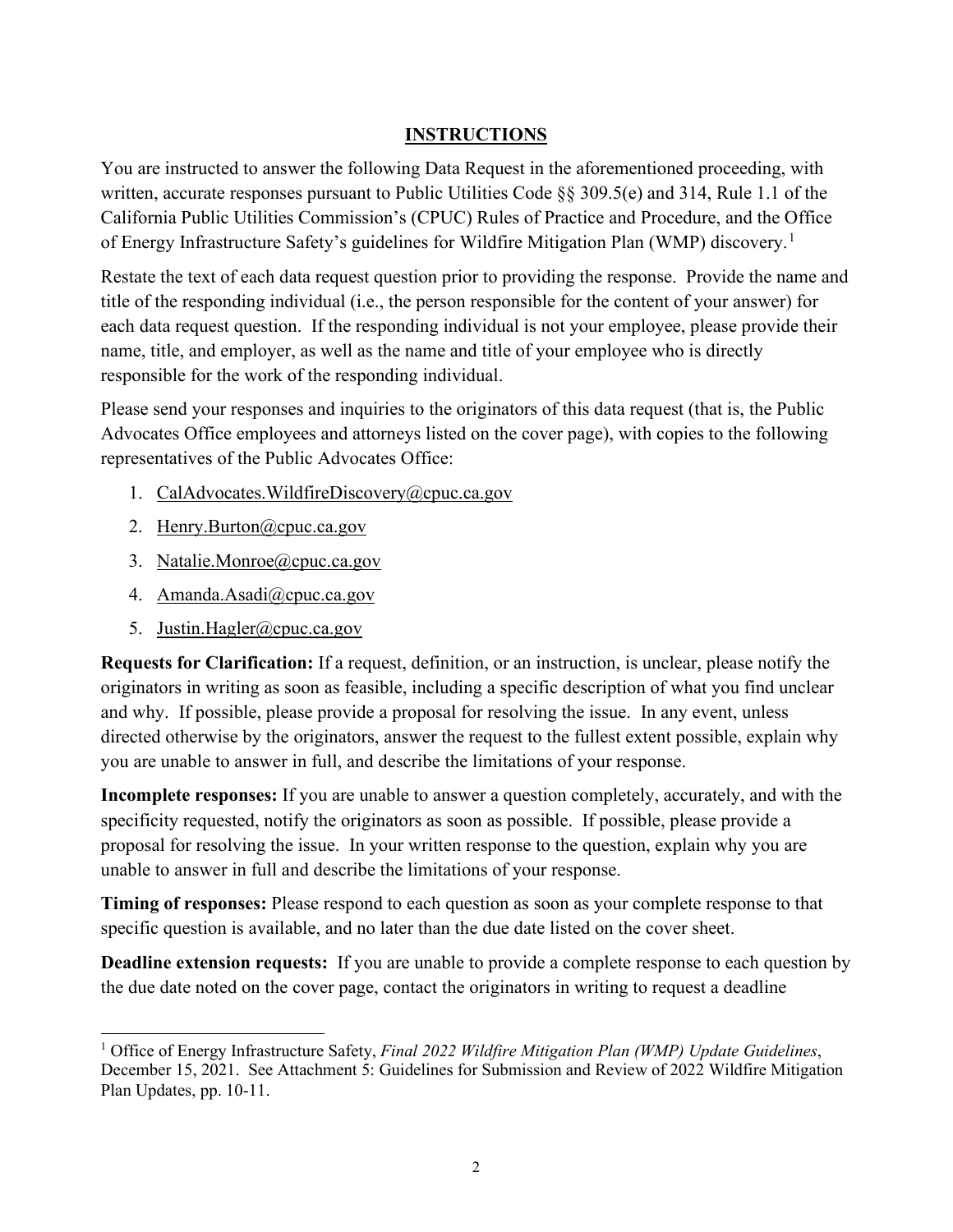extension. Please submit your deadline extension request as soon as feasible. In your deadline extension request, please (1) specify the questions affected by the delay, (2) propose an alternative response date and (3) provide a written explanation as to why the deadline cannot be met.

**Objections:** If you object to any portion of this Data Request, please submit your objections, including the specific legal basis for each objection, to the originators as soon as possible. *At latest*, submit your objections and legal bases by the response deadline on the cover sheet.

**Response format:** Responses should be provided in the original electronic format if available, and otherwise, in hard copy. (If available in Word or Excel format, send the Word or Excel document not a PDF file.)

- All electronic documents submitted in response to this data request should be in readable, downloadable, printable, and searchable formats, unless use of such formats is infeasible.
- Each page should be numbered.
- If any of your answers rely on, refer to or reflect calculations that are not shown therein, provide a copy of the supporting electronic files that were used to derive such calculations, such as Excel spreadsheets or computer programs, with data and formulas intact and functioning.
- Voluminous documents produced in response to the data request should be Bates-numbered and indexed.
- Responses to the data request that refer to or incorporate documents should clearly identify the particular documents referenced, including the title and page number or, if available, Bates-numbers or Bates-range.

**Other questions:** For any questions, email the originators.

#### **DEFINITIONS**

- A. As used herein, the terms "you," "your(s)," "Company," "PacifiCorp," and "Pacific Power" mean PacifiCorp and any and all of its respective present and former employees, agents, consultants, attorneys, and officials, and any and all other persons acting on its behalf.
- B. The terms "and" and "or" shall be construed either disjunctively or conjunctively whenever appropriate in order to bring within the scope of this Data Request any information or documents which might otherwise be considered to be beyond their scope.
- C. Date ranges shall be construed to include the beginning and end dates named. For example, the phrases "from January 1 to January 31," "January 1-31," "January 1 to 31," and "January 1 through January 31" should be understood to include both the 1st of January and the 31st of January. Likewise, phrases such as "since January 1" and "from January 1 to the present" should be understood to include January 1st, and phrases such as "until January 31," "through January 31," and "up to January 31" should also be understood to include the 31st.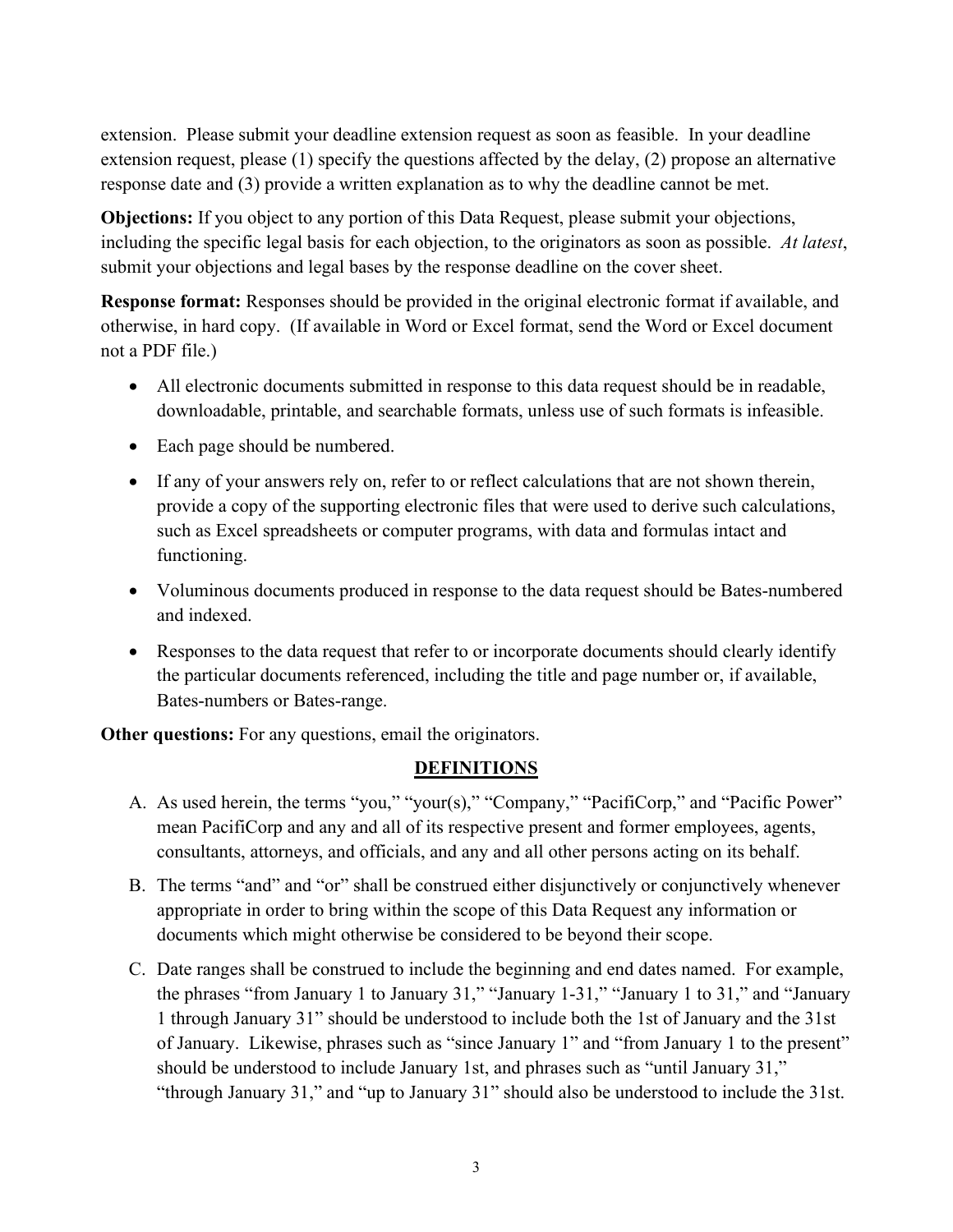- D. The singular form of a word shall be interpreted as plural, and the plural form of a word shall be interpreted as singular whenever appropriate in order to bring within the scope of this Data Request any information or documents which might otherwise be considered to be beyond their scope.
- E. The term "communications" includes all verbal and written communications of every kind, including but not limited to telephone calls, conferences, notes, correspondence, and all memoranda concerning the requested communications. Where communications are not in writing, provide copies of all memoranda and documents made relating to the requested communication and describe in full the substance of the communication to the extent that the substance is not reflected in the memoranda and documents provided.
- F. The terms "document," "documents," or "documentary material" include, without limitation, the following items, whether in electronic form, printed, recorded, or written or reproduced by hand: reports, studies, statistics, projections, forecasts, decisions, orders, intra-office and interoffice communications, correspondence, memoranda, financial data, summaries or records of conversations or interviews, statements, returns, diaries, calendars, work papers, graphs, notebooks, notes, charts, computations, plans, drawings, sketches, computer printouts, summaries or records of meetings or conferences, summaries or reports of investigations or negotiations, opinions or reports of consultants, photographs, bulletins, records or representations or publications of any kind (including microfilm, videotape, and records however produced or reproduced), electronic or mechanical or electrical records of any kind (including, without limitation, tapes, tape cassettes, discs, emails, and records), other data compilations (including, without limitation, input/output files, source codes, object codes, program documentation, computer programs, computer printouts, cards, tapes, and discs and recordings used in automated data processing, together with the programming instructions and other material necessary to translate, understand, or use the same), and other documents or tangible things of whatever description which constitute or contain information within the scope of this Data Request.
- G. "Relate to," "concern," and similar terms and phrases shall mean to consist of, refer to, reflect, comprise, discuss, underlie, comment upon, form the basis for, analyze, mention, or be connected with, in any way, the subject of this Data Request.
- H. "Identify":
	- i. When used in reference to a Company employee, "identify" includes stating their full name and title.
	- ii. When used in reference to a consultant or contractor for the Company, "identify" includes stating the person's name, title, and employer, and the name and title of the Company employee who is directly responsible for the work of the consultant.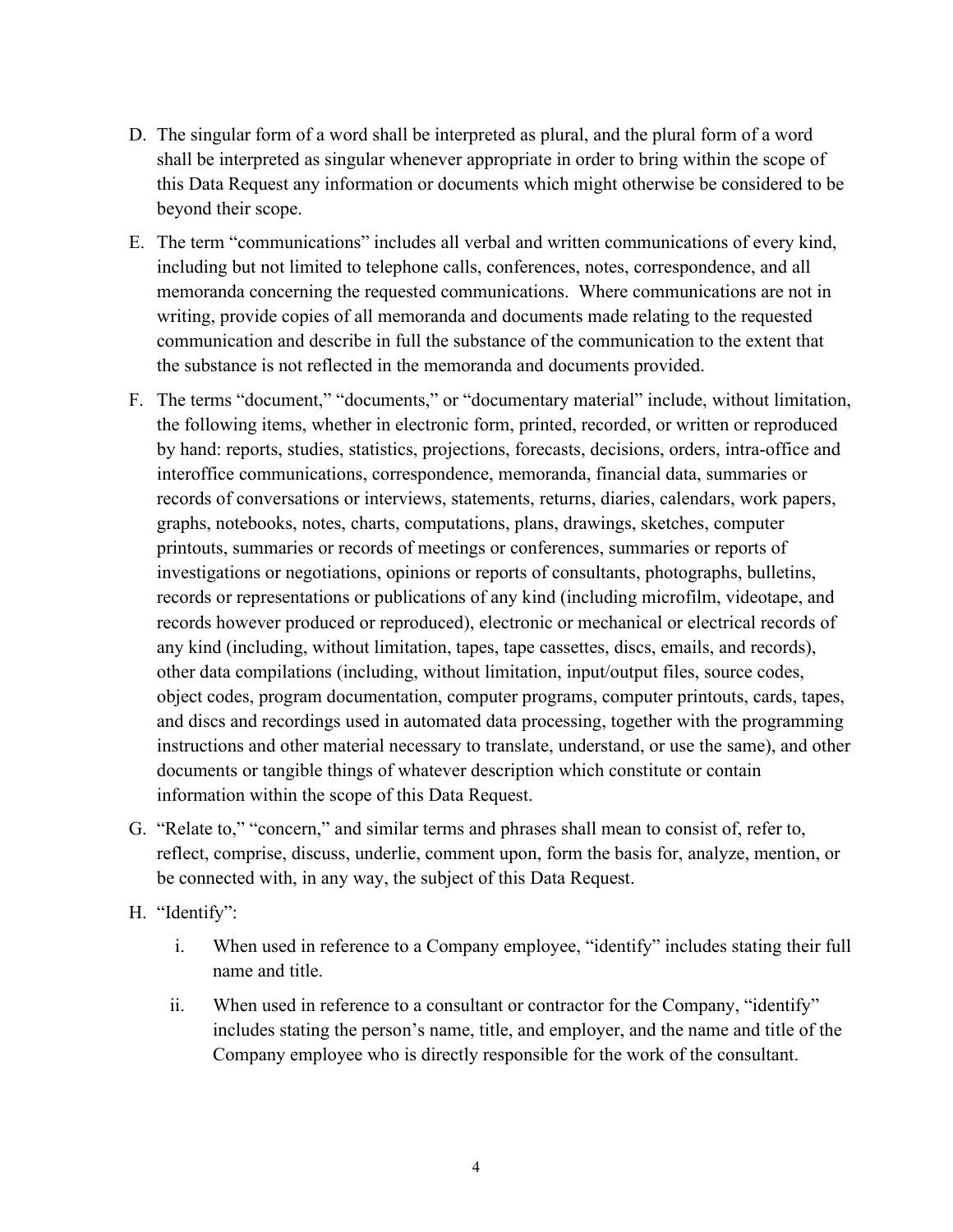- iii. When used in reference to a person who is not a current Company employee, consultant or contractor, "identify" includes stating the person's name; most recent title and supervisor at the Company; and most recent known employer, title/position, and business address.
- iv. When used in reference to documents, "identify" includes stating the nature of the document (e.g., letter, memorandum, study), the date (if any), the title of the document, the identity of the author, and the general subject matter of the document. For documents not publicly available, please also provide the location of the document, and identify the person having possession, control or custody of the document.
- I. When requested to "state the basis" for any statement (i.e., any analysis, workpaper, study, proposal, assertion, assumption, description, quantification, or conclusion), please describe every fact, statistic, inference, supposition, estimate, consideration, conclusion, study, report, and analysis available to you which you believe to support the statement, or which you contend to be evidence of the truth or accuracy thereof.
- J. "CPUC" and "Commission" mean the California Public Utilities Commission.
- K. "Cal Advocates" means the Public Advocates Office.
- L. "Energy Safety" and "OEIS" mean the California Office of Energy Infrastructure Safety.
- M. "WMP" means wildfire mitigation plan.
- N. "GIS" means Geographic Information Systems.
- O. "HFTD" means High Fire-Threat District as defined in CPUC General Order 95, Section II, item 21.2(D), and CPUC Decision 17.01.009 (pp. 39-40; Ordering Paragraphs 1 and 1(mm)) ("Fire Map  $2$ ").<sup>2</sup> This term encompasses three areas:
	- a. Tree Mortality High Hazard Zone (HHZ) 1 on the U.S. Forest Service CAL FIRE joint map of Tree Mortality HHZs (see D.17-01-009, pp. 39-40);
	- b. HFTD Tier 2, the elevated wildfire risk area included in Shape C map of the CPUC Fire-Threat Map ("Fire Map 2") that was adopted in D.17.01.009, pp. 39-40; and
	- c. HFTD Tier 3, the extreme wildfire risk area included in Shape C map of the CPUC Fire-Threat Map ("Fire Map 2") that was adopted in D.17.01.009, pp. 39-40.
- P. "Non-HFTD" means areas that are not designated as HFTD according to the definition above.

<span id="page-4-0"></span><sup>2</sup> As modified by Commission Decision 20-12-030.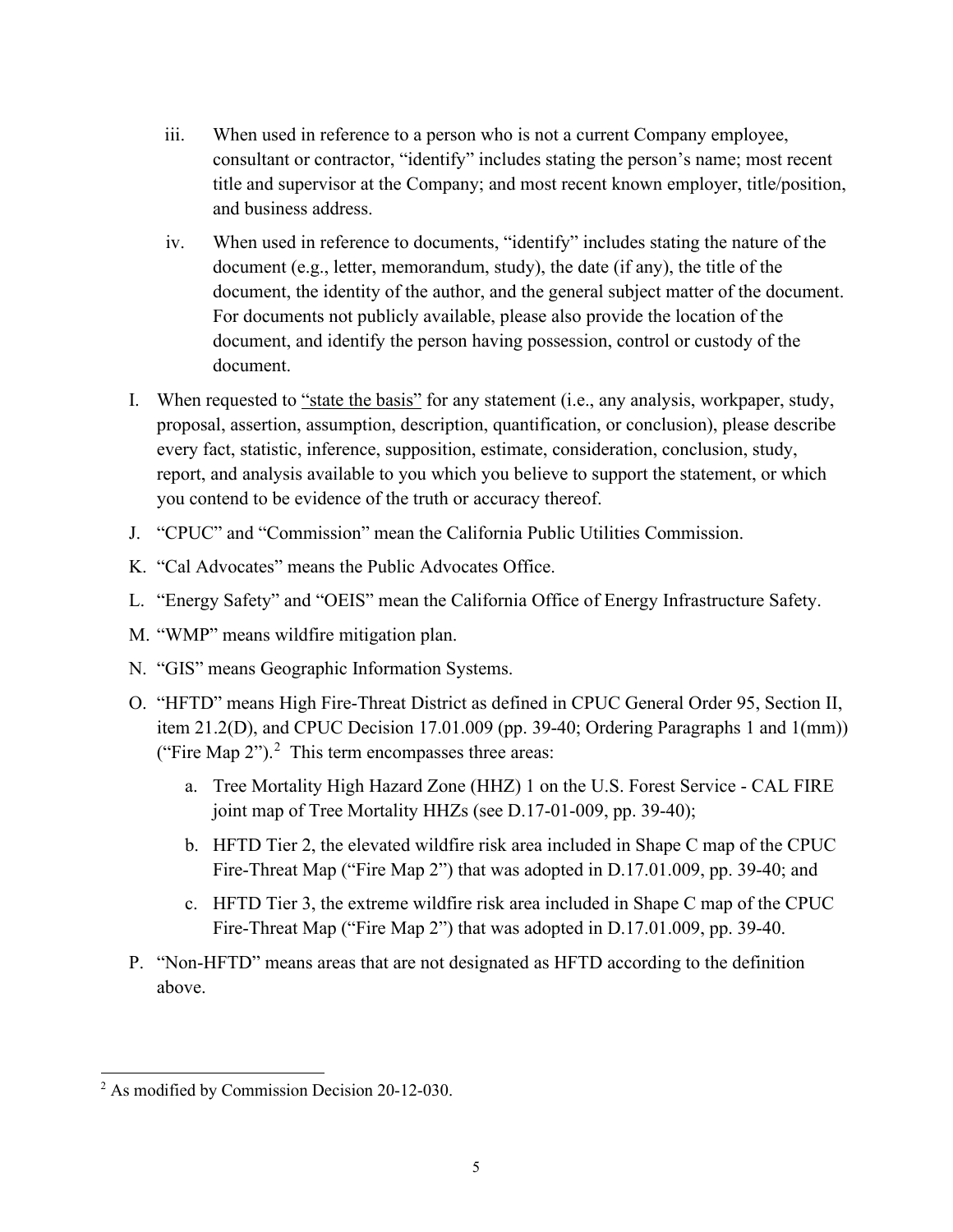- Q. "Tier 2" means HFTD Tier 2, as defined in D.17.01.009, pp. 25, 39-40 and Ordering Paragraph 1(v).
- R. "Tier 3" means HFTD Tier 3, as defined in D.17.01.009, pp. 25, 39-40 and Ordering Paragraph 1(v).
- S. "Other HFTD" means areas *outside of Tier 2 and Tier 3* that are designated as HFTD because they are included in Tree Mortality High Hazard Zone 1.
- T. "ECC" means PacifiCorp's Emergency Coordination Center.

### **DATA REQUEST**

The following questions relate to your 2022 WMP Update submission.

#### **Question 1**

As of June 1, 2022, how many open corrective notifications does PacifiCorp have on distribution assets within the HFTD? Provide the total, and disaggregate the total by priority level and HFTD tier.

### **Question 2**

As of June 1, 2022, how many open corrective notifications does PacifiCorp have on distribution assets within the HFTD that have remediation deadlines in 2021 or earlier? Provide the total, and disaggregate the total by priority level and HFTD tier.

#### **Question 3**

Where is PacifiCorp's Emergency Operations Center (EOC) located when PacifiCorp initiates a PSPS event in its California service territory?

#### **Question 4**

PacifiCorp is required to list the names of all entities invited to its EOC during a PSPS event, the method used to make this invitation, and whether a different form of communication was preferred by any entity invited to its EOC (D.21-06-014). In its August 2021 PSPS event, PacifiCorp states that it did not invite any other entities to its EOC. Please respond to the following:

- a) How does PacifiCorp determine whether to invite local and state public safety partners or any other entities to its EOC during a PSPS event?
- b) Why didn't PacifiCorp invite any other entities to its EOC for its August 2021 PSPS event?
- c) If PacifiCorp's EOC for managing PSPS events is not located in California, describe how PacifiCorp balances the need for public safety partners to participate in its EOC against the